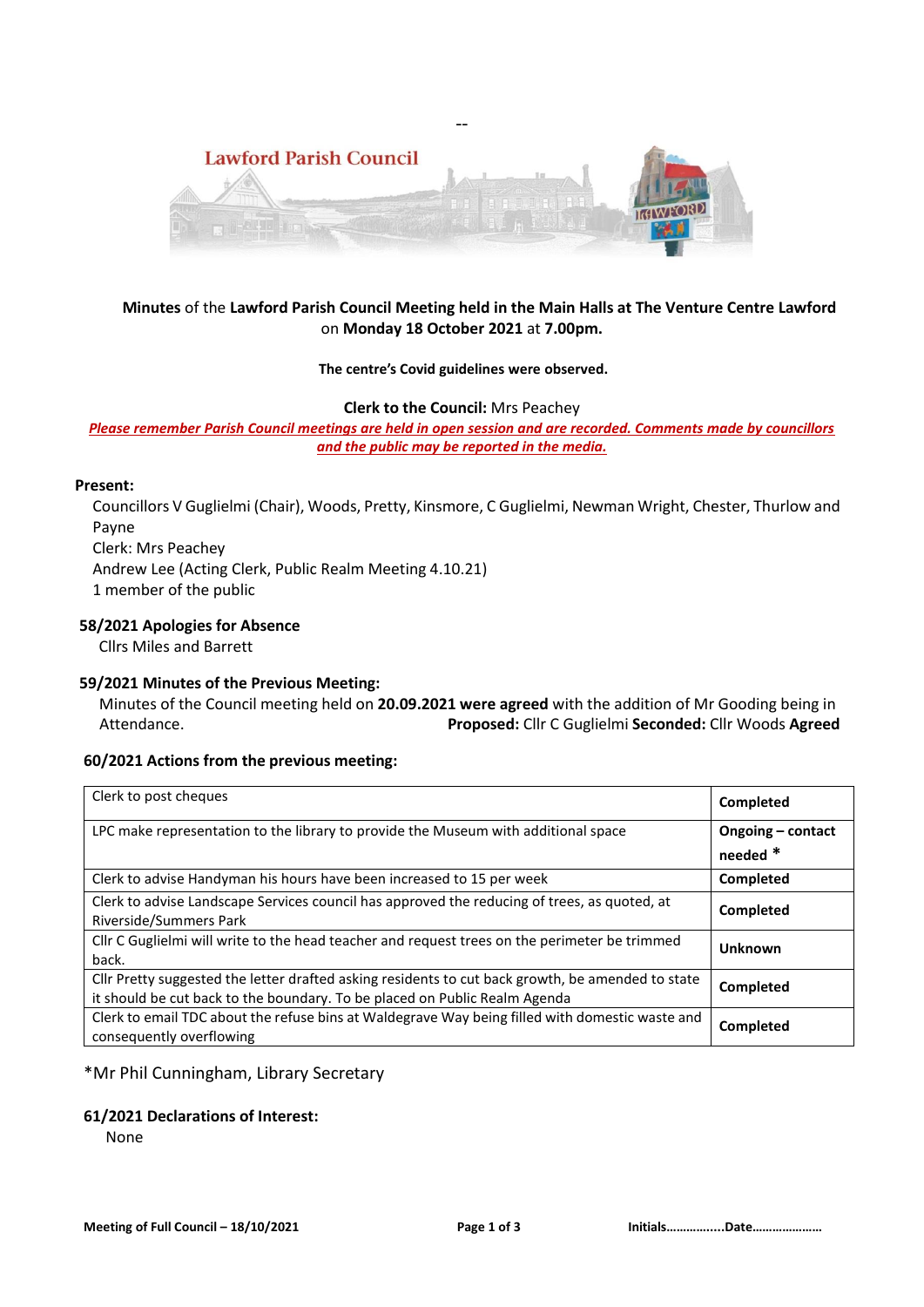### **62/2021 Public Voice:**

a) A resident raised concern regarding the rubbish and dog mess, which is of growing concern in Lawford, and in particular the School Lane Playing field. The resident said that Bins are constantly full, and felt larger bins were needed. It was suggested some bins were situated in the wrong places, and it was felt those moved from the Primary School and Bus shelter should not have been.

*LPC's contract with TDC is to empty 17 bins, which are emptied twice per week. It was noted that it is not the first-time bins had not been emptied. It was agreed at Public Realm the Parish Council would ask Tendring District Council to empty the bins three times per week and to provide larger bins. A letter will be sent to TDC to that effect.* 

*Cllr Thurlow suggested writing to Essex Playing Fields Association to raise this countrywide as it appears to be a countrywide issue.*

b) The resident requested dogs to be kept on leads at School Lane. Dogs off lead are becoming a problem – in addition to the dog mess being left, owners with their dogs off lead can be seen on their phones paying no attention to their dog. An owner was observed allowing his of lead dog to 'mate' with another that was on a lead and whose owner was unable to stop it. *Council will investigate keeping dogs on leads on School Lane*. **Action – to Public Realm**

### **63/2021 Reports and updates**

The following reports were circulated when they became available and where possible published on council's Website

- a) The District Councillor's report
- b) The County Councillor's report
- c) An Operation Quasar Crime report was not received this month and contact from PC Spencer has been minimal. Councillors are concerned that there isn't sufficient interaction with Council. There was also concern about officers being assigned to Operation Quasar duties.and it not being 'Community police'. Cllr C Guglielmi will take this up. **Action – Cllr C Guglielmi**

### **64/2021 Administration Committee:**

- a) The Clerk, having recently moved to Norfolk, advised to assist council she was happy to remain in post until December/January to enable a replacement to be employed and a handover to take place. It was agreed the Clerk would provide notice for the end of January and Andrew Lee agreed to act as Clerk at pre-determined meetings to assist the Clerk. The Administration Committee would deal with an advertisement. The Clerk suggested printing vacancies EALC advertise so that wording can be used. **Proposed:** Cllr Kinsmore **Seconded:** Cllr Woods **Agreed Action**
- b) Items Councillors may wish to raise/discuss. None
- c) Council's expenditure
	- i) Council agreed to increase funds to The Royal British Legion (who provide Council Remembrance Wreath) from £100 to £200 **Proposed:** Cllr C Guglielmi **Seconded:** Cllr Thurlow **Agreed**
	- ii) The North Essex Veterans Support Group now has a bank account, and a Grant can be attributed. Cllr C Guglielmi proposed a grant of £500. **Proposed:** Cllr C Guglielmi **Seconded:** Cllr Thurlow **Agreed**
	- iii) A list of expenditure was circulated for information.
	- iv) In line with audit guidelines *(approved at Full council August 2018)* prior to the signing of cheques a councillor verifies invoices, and the prepared cheques agree, confirmed by initialling Expenditure Spreadsheet, Cheques, and Invoices with green ink.

### **65/2021 Public Realm committee:**

*a)* An email from a resident of Lawford Green *(circulated)* expressed concern at the lack of lighting from Manningtree Station to Lawford Green and concern for the safety of those walking in the area after